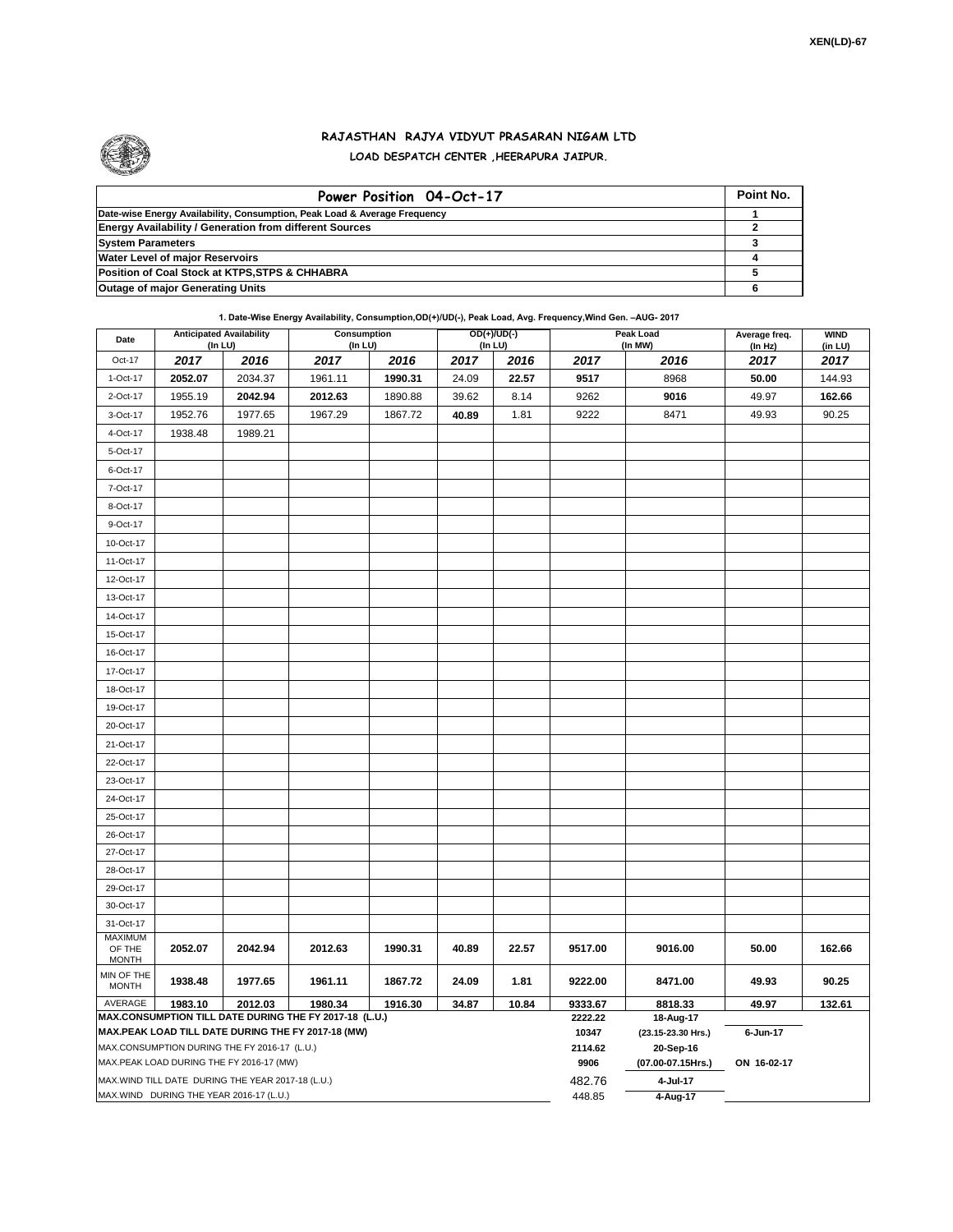## **2.Anticipated Availability/Generation From Different Sources**

| (In LU)  |                                                                                          |                                           |                                  |                              |  |  |  |  |  |  |
|----------|------------------------------------------------------------------------------------------|-------------------------------------------|----------------------------------|------------------------------|--|--|--|--|--|--|
| S.No.    | Sources Available to Rajasthan / Installed<br>Capacity as on 30.09.2016<br>(In MW)       | Prior<br>assessment of<br>Avail. For next | Prior<br>assessment of<br>Avail. | Actual<br>Energy<br>Received |  |  |  |  |  |  |
|          |                                                                                          | Day                                       |                                  |                              |  |  |  |  |  |  |
|          |                                                                                          |                                           | 3-Oct-17                         |                              |  |  |  |  |  |  |
| 1<br>2   | KTPS (1240/1240)<br>STPS (1500/1500)                                                     | 134.00<br>164.00                          | 134.00<br>164.00                 | 143.73<br>156.18             |  |  |  |  |  |  |
| 3        | DHOLPUR GAS CCPP (330/330)                                                               | 0.00                                      | 0.00                             | 21.52                        |  |  |  |  |  |  |
| 4        | RAMGARH (273.5/273.5)                                                                    | 46.00                                     | 46.00                            | 45.14                        |  |  |  |  |  |  |
| 5        | RAPP-A(200/200)                                                                          | 40.00                                     | 40.00                            | 41.51                        |  |  |  |  |  |  |
| 6        | MAHI (140/140)                                                                           | 0.00                                      | 0.00                             | 7.77                         |  |  |  |  |  |  |
| 7<br>8   | CHAMBAL (RPS+JS) (135.5/271)<br>GIRAL LIGNITE (250/250)                                  | 18.78                                     | 14.20                            | 5.39                         |  |  |  |  |  |  |
| 9        | CHHABRA TPS 1000/1000)                                                                   | 0.00<br>136.00                            | 0.00<br>162.00                   | 0.00<br>138.46               |  |  |  |  |  |  |
| 10       | ADANI (TPS) + KALISINDH (TPS)                                                            | 199.00                                    | 199.00                           | 204.73                       |  |  |  |  |  |  |
|          | (1200+1200/1320+1200)                                                                    |                                           |                                  |                              |  |  |  |  |  |  |
| 11       | WIND FARM (3980.40/4119.15)                                                              | 92.00                                     | 120.50                           | 90.25                        |  |  |  |  |  |  |
| 12<br>13 | SOLAR POWER(737.70/1295.70)<br>CAPTIVE POWER PLANTS                                      | 0.00<br>0.00                              | 0.00<br>0.00                     | 0.00<br>0.00                 |  |  |  |  |  |  |
| 14       | REGIONAL (INTRA STATE) O.A. (VLTPS)                                                      | 0.00                                      | 0.00                             | 0.00                         |  |  |  |  |  |  |
| 15       | OPEN ACCESS                                                                              | 18.32                                     | 4.28                             | 4.28                         |  |  |  |  |  |  |
| 16       | BIOMASS - (101.95/119.25)                                                                | 6.00                                      | 4.00                             | 6.19                         |  |  |  |  |  |  |
| 17       | BARSINGHSAR LTPS(250/250)                                                                | 53.00                                     | 53.00                            | 51.38                        |  |  |  |  |  |  |
| 18       | RAJWEST (1080/1080)<br><b>TOTAL (A): 1-18</b>                                            | 200.00<br>1107.10                         | 200.00<br>1140.98                | 199.34<br>1115.87            |  |  |  |  |  |  |
| 19       | <b>BBMB COMPLEX</b>                                                                      |                                           |                                  |                              |  |  |  |  |  |  |
|          | a) BHAKRA(230.79/1516.3)                                                                 | 32.14                                     | 32.16                            | 32.38                        |  |  |  |  |  |  |
|          | b) DEHAR (198/990)                                                                       | 20.18                                     | 17.62                            | 18.57                        |  |  |  |  |  |  |
|          | c) PONG (231.66/396)                                                                     | 45.46                                     | 50.68                            | 46.12                        |  |  |  |  |  |  |
| 20       | TOTAL: a TO c<br><b>CENTRAL STATIONS</b>                                                 | 97.78                                     | 100.46                           | 97.07                        |  |  |  |  |  |  |
|          | d) SINGRAULI (300/2000)                                                                  | 90.65                                     | 95.47                            | 98.71                        |  |  |  |  |  |  |
|          | e) RIHAND<br>(310.24/3000)                                                               | 118.64                                    | 123.78                           | 123.04                       |  |  |  |  |  |  |
|          | f) UNCHAHAR-I(20/420)                                                                    | 6.69                                      | 6.68                             | 6.68                         |  |  |  |  |  |  |
|          | q) UNCHAHAR-II& III(61/630)                                                              | 39.96                                     | 43.31                            | 43.31                        |  |  |  |  |  |  |
|          | h) INDIRA GANDHI STPS(JHAJHAR) 0.00/1500)<br>i) NCTPS DADRI St-II (43.22/980) + DADRI-TH | 0.00<br>9.45                              | 0.00<br>9.45                     | 0.00<br>9.45                 |  |  |  |  |  |  |
|          | j) DADRI GAS (77/830)                                                                    | 11.76                                     | 3.90                             | 8.13                         |  |  |  |  |  |  |
|          | (83.07/419)<br>k) ANTA                                                                   | 19.05                                     | 0.00                             | 4.35                         |  |  |  |  |  |  |
|          | I) AURAIYA<br>(61.03/663)                                                                | 4.51                                      | 0.00                             | 1.63                         |  |  |  |  |  |  |
|          | m) NAPP<br>(44/440)                                                                      | 9.38                                      | 9.41                             | 9.41                         |  |  |  |  |  |  |
|          | n) RAPP-B<br>(125/440)<br>o) RAPP-C<br>(88/440)                                          | 33.41<br>20.10                            | 33.41<br>20.10                   | 33.41<br>20.10               |  |  |  |  |  |  |
|          | p) SALAL<br>(20.36/690)                                                                  | 2.33                                      | 2.24                             | 2.28                         |  |  |  |  |  |  |
|          | g) URI<br>(70.37/720)                                                                    | 5.09                                      | 5.16                             | 4.54                         |  |  |  |  |  |  |
|          | r) TANAKPUR (10.86/94)                                                                   | 2.50                                      | 2.50                             | 2.50                         |  |  |  |  |  |  |
|          | s) CHAMERA - (105.84/540)                                                                | 7.84                                      | 7.84                             | 7.84                         |  |  |  |  |  |  |
|          | t) CHAMERA-II (29.01/300)<br>u) CHAMERA-III (25.21/231)                                  | 3.68<br>2.56                              | 3.87<br>2.76                     | 3.61<br>2.84                 |  |  |  |  |  |  |
|          | v) DHAULIGANGA (27/280)                                                                  | 3.70                                      | 4.00                             | 3.70                         |  |  |  |  |  |  |
|          | w) DULHASTI (42.42/390)                                                                  | 10.09                                     | 10.09                            | 10.09                        |  |  |  |  |  |  |
|          | x) SEWA (13/120)                                                                         | 0.39                                      | 0.39                             | 0.39                         |  |  |  |  |  |  |
|          | y) NJPC (112.00/1500)+RAMPUR(31.808/412.02)                                              | 17.60                                     | 19.30                            | 17.52                        |  |  |  |  |  |  |
|          | z) TEHRI (75/1000)<br>aa) KOTESHWR (33.44/400) + PARBATI3 (56.73/520)                    | 5.85                                      | 7.27<br>12.15                    | 7.27                         |  |  |  |  |  |  |
|          | ab) TALA                                                                                 | 10.53<br>2.94                             | 3.12                             | 12.15<br>3.12                |  |  |  |  |  |  |
|          | ac) MUNDRA UMPP (380/4000)                                                               | 70.08                                     | 70.08                            | 70.08                        |  |  |  |  |  |  |
|          | ad) SASAN (372/3960)                                                                     | 58.32                                     | 58.32                            | 58.32                        |  |  |  |  |  |  |
|          | ae) FRKKA+KHLGN+TLCHR (70.18/3940)                                                       | 22.99                                     | 23.05                            | 23.05                        |  |  |  |  |  |  |
|          | af) URS POWER(DADRI TH-I)<br>TOTAL SCHEDULE(a TO af)                                     | 0.00<br>687.87                            | 0.00<br>678.11                   | 0.00<br>684.57               |  |  |  |  |  |  |
|          | LOSSES                                                                                   | $-26.94$                                  | $-26.66$                         | $-26.91$                     |  |  |  |  |  |  |
|          | <b>NET SCHEDULED</b>                                                                     | 660.93                                    | 651.45                           | 657.66                       |  |  |  |  |  |  |
| 21       | BILATERAL (REG.) EXCL. BANKING                                                           | 9.51                                      | 10.22                            | 9.90                         |  |  |  |  |  |  |
| 22       | <b>BANKING</b>                                                                           | 0.00                                      | 0.00                             | 0.00                         |  |  |  |  |  |  |
| 23       | BILATERAL(INTER-REG.). EXCLUDING (ISOA &<br>BANKING)                                     | 114.59                                    | 109.68                           | 107.43                       |  |  |  |  |  |  |
| 24       | INTER STATE OPEN ACCESS (BILATERAL+IEX)                                                  | $-18.32$                                  | $-4.28$                          | $-4.28$                      |  |  |  |  |  |  |
| 25       | INDIAN ENERGY EXCHANGE                                                                   | 64.67                                     | 39.80                            | 39.80                        |  |  |  |  |  |  |
|          | <b>TOTAL(B): (19 TO 25)</b>                                                              | 831.38                                    | 811.78                           | 810.51                       |  |  |  |  |  |  |
|          | TOTAL GENERATION (A +B) : 1 TO 25                                                        |                                           |                                  | 1926.38                      |  |  |  |  |  |  |
|          | OVER DRAWAL (+)/UNDER DRAWAL (-)                                                         |                                           |                                  | 40.89                        |  |  |  |  |  |  |
|          | <b>GRAND TOTAL</b><br><b>LAST YEAR</b>                                                   | 1938.47<br>1989.21                        | 1952.76<br>1977.65               | 1967.28<br>1867.73           |  |  |  |  |  |  |
|          |                                                                                          |                                           |                                  |                              |  |  |  |  |  |  |